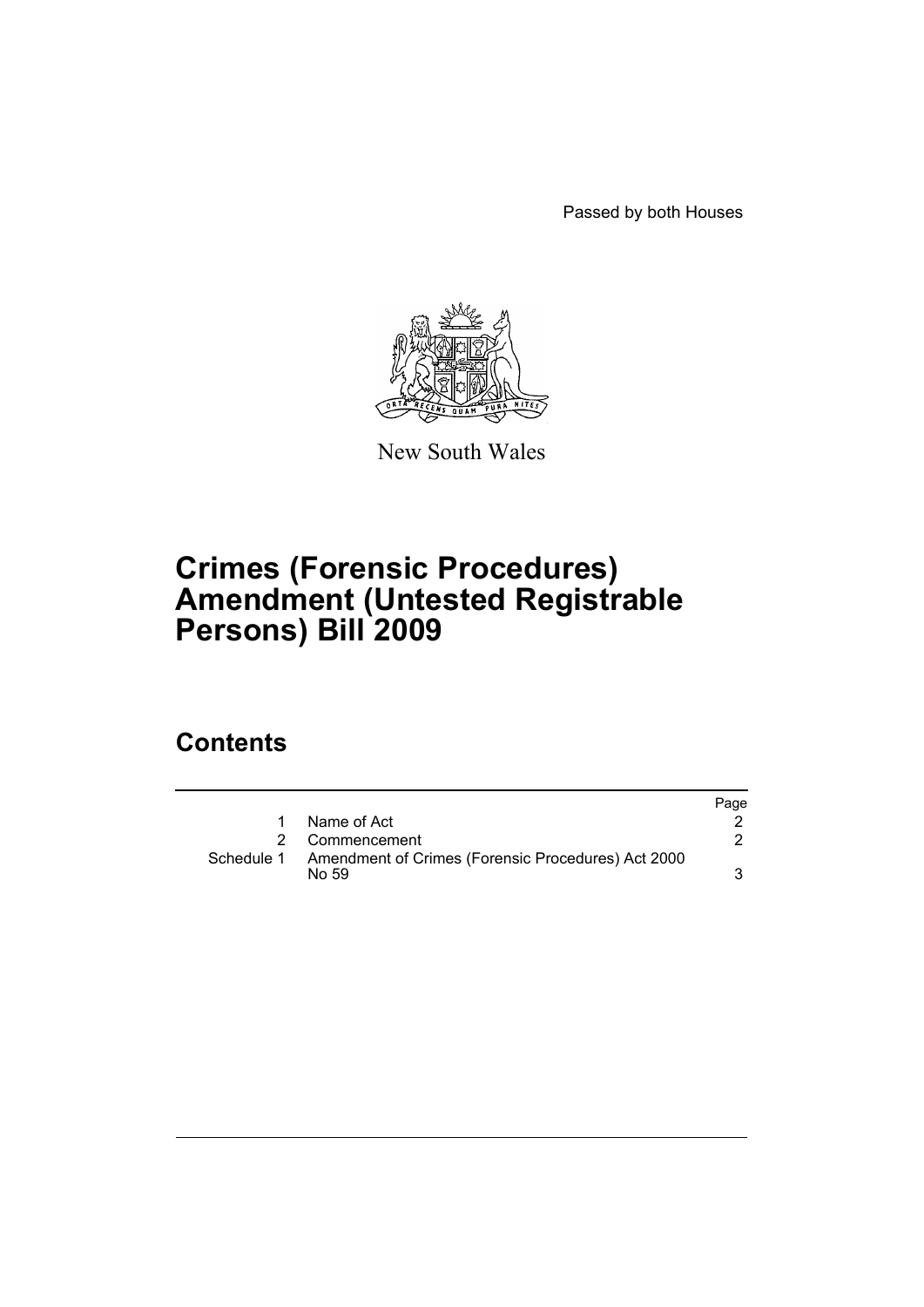*I certify that this PUBLIC BILL, which originated in the LEGISLATIVE COUNCIL, has finally passed the LEGISLATIVE COUNCIL and the LEGISLATIVE ASSEMBLY of NEW SOUTH WALES.*

*Legislative Council 2009* *Clerk of the Parliaments*



New South Wales

# **Crimes (Forensic Procedures) Amendment (Untested Registrable Persons) Bill 2009**

Act No , 2009

An Act to amend the *Crimes (Forensic Procedures) Act 2000* to make further provision with respect to the carrying out of forensic procedures on untested registrable persons.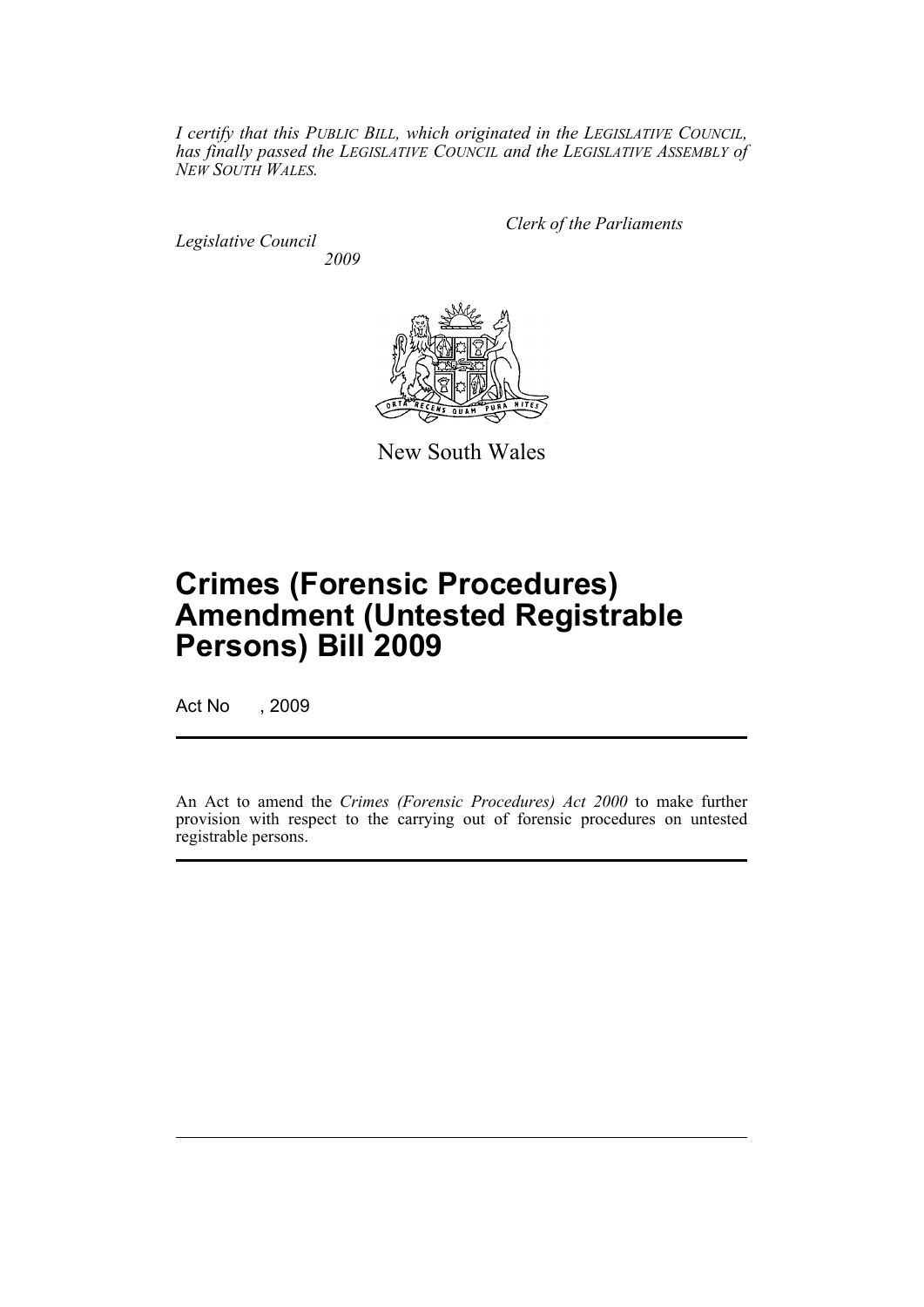#### <span id="page-2-0"></span>**The Legislature of New South Wales enacts:**

#### **1 Name of Act**

This Act is the *Crimes (Forensic Procedures) Amendment (Untested Registrable Persons) Act 2009*.

#### <span id="page-2-1"></span>**2 Commencement**

This Act commences on the date of assent to this Act.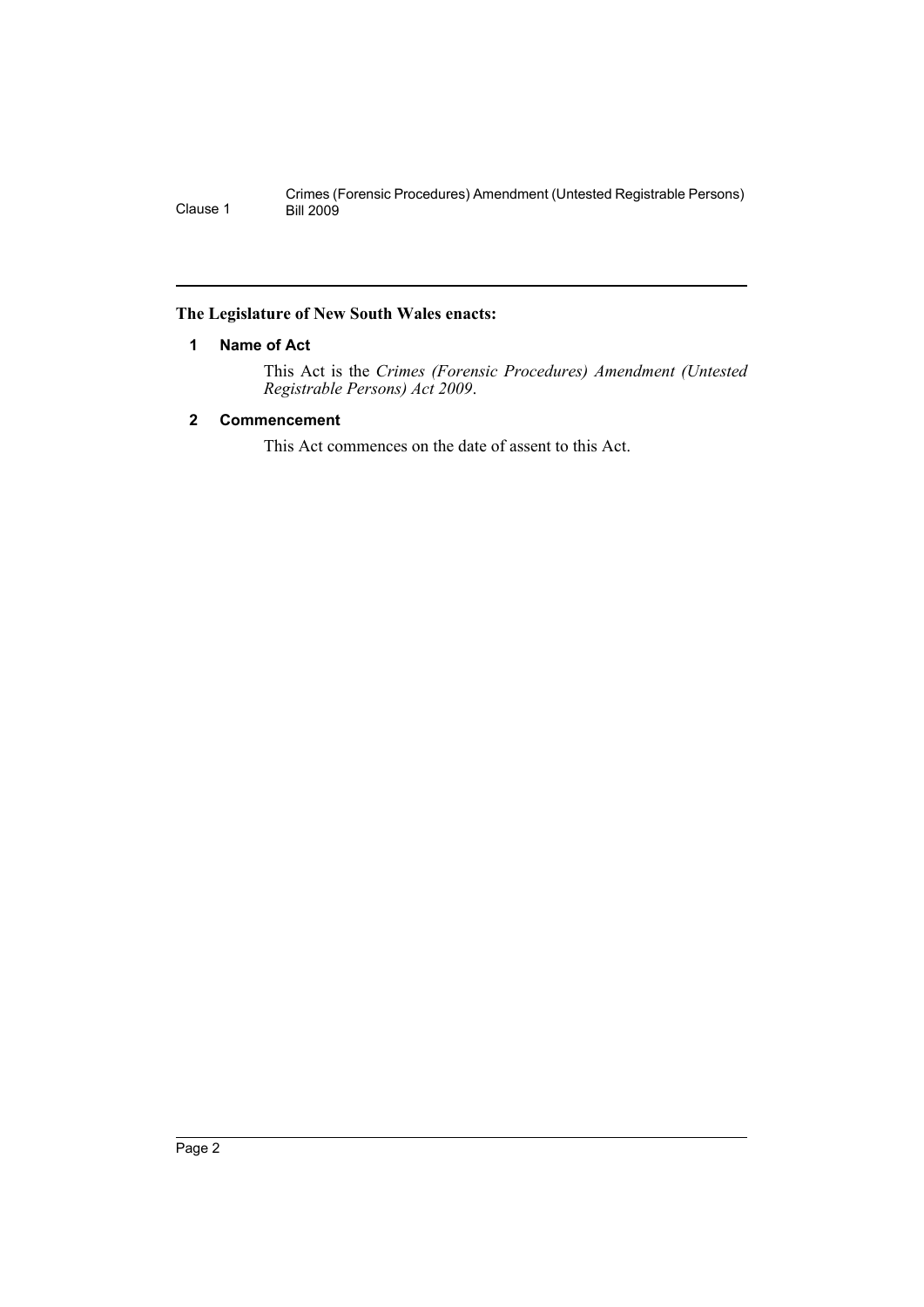Amendment of Crimes (Forensic Procedures) Act 2000 No 59 Schedule 1

### <span id="page-3-0"></span>**Schedule 1 Amendment of Crimes (Forensic Procedures) Act 2000 No 59**

#### **[1] Sections 3 (1) (paragraph (d2) of the definition of "order"), 75Q (c), 75R (b) and 75ZD**

Omit "section 75ZB" wherever occurring. Insert instead "section 75ZC".

#### **[2] Section 75W**

Omit the section. Insert instead:

#### **75W Carrying out forensic procedure on untested registrable person**

- (1) A police officer may request an untested registrable person (other than a child or an incapable person) to consent to a forensic procedure to which this Part applies being carried out on the person.
- (2) If the request is made when the untested registrable person attends a police station or other place in person to make a report under Part 3 of the *Child Protection (Offenders Registration) Act* 2000, the police officer may detain the untested registrable person at the police station or other place for so long as is reasonably necessary:
	- (a) to determine whether the registrable person consents to the carrying out of the forensic procedure under this Part, and
	- (b) if the person consents—to carry out the forensic procedure in accordance with this Part, and
	- (c) if the person does not consent—to order the carrying out of a non-intimate forensic procedure under section 75Y and, if the order is made, to carry out the forensic procedure.
- (3) In detaining the person, the police officer must tell the person:
	- (a) why the person is being detained, and
	- (b) that the detention is authorised under this Act, and
	- (c) that the person will be released immediately:
		- (i) if consent is refused and no order is to be made under section 75Y, or
		- (ii) if the forensic procedure is to be carried out with consent or by order, after it is carried out.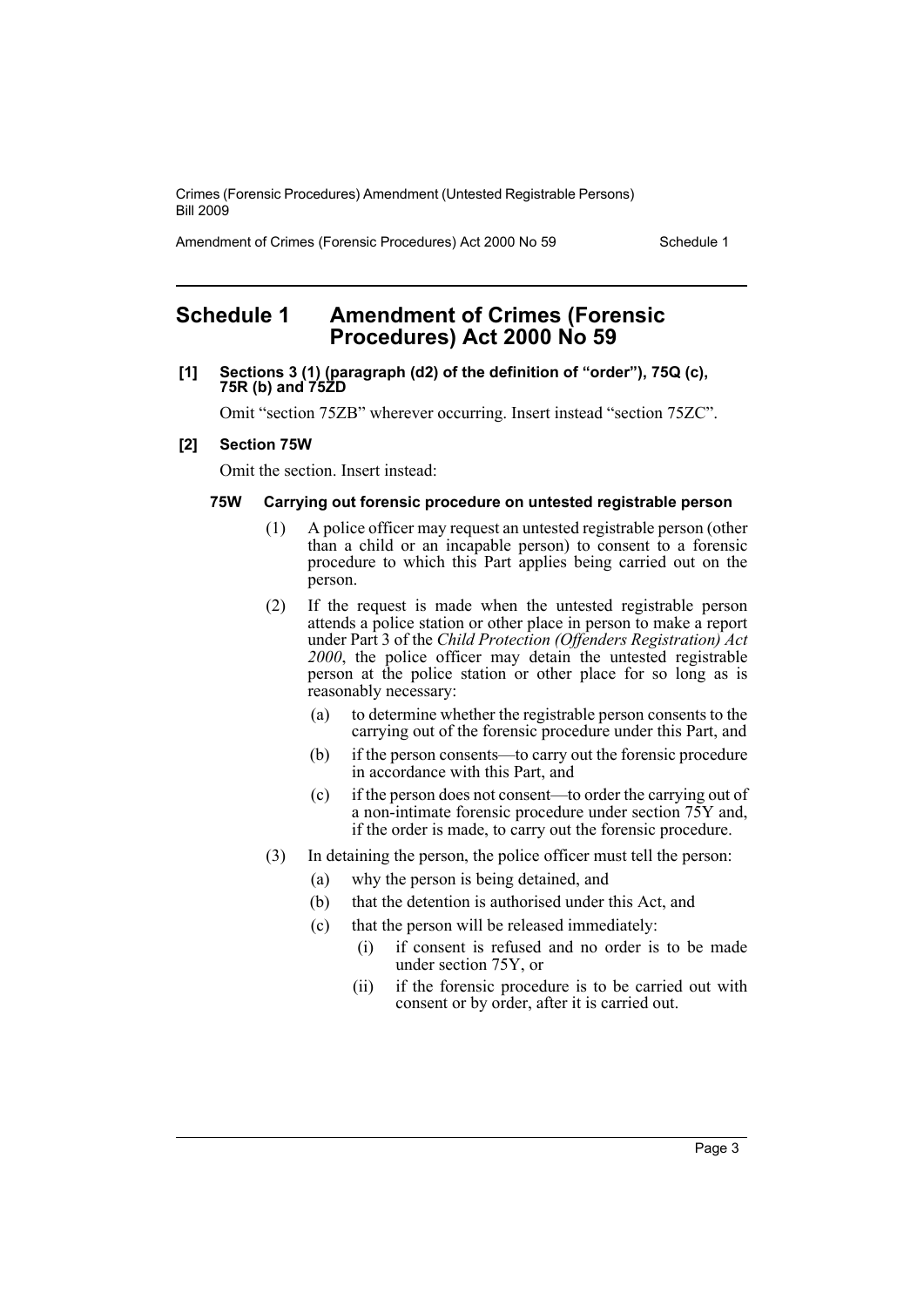Schedule 1 Amendment of Crimes (Forensic Procedures) Act 2000 No 59

- (4) The detained person:
	- (a) must not be held for a period that is longer than is reasonably necessary to make the determination referred to in subsection (2) (a) and, if a forensic procedure is to be carried out with consent or by order, to carry it out, and
	- (b) must be released immediately if consent is refused and no order is to be made under section 75Y or, if the forensic procedure is to be carried out with consent or by order, after it is carried out.
- (5) The police officer may use reasonable force to ensure the detained person remains at the police station or other place for the period referred to in subsection (4).

#### **[3] Section 75X Matters that untested registrable person must be informed of before giving consent**

Omit "The police officer" from section 75X (1).

Insert instead "Before asking the untested registrable person whether he or she consents to the carrying out of a forensic procedure, the police officer".

#### **[4] Section 75X (2)**

Insert "and that reasonable force may be used to enable the forensic procedure to be carried out" after "section 75Y".

#### **[5] Sections 75ZB and 75ZC**

Omit the sections. Insert instead:

#### **75ZB Application for court order for carrying out forensic procedure on untested registrable person**

- (1) A police officer may apply to any court for an order under section 75ZC for the carrying out of a forensic procedure to which this Part applies on an untested registrable person.
- (2) An application may be made whether or not the untested registrable person has been requested to consent to the carrying out of the forensic procedure under this Part or been ordered to undergo the forensic procedure by a senior police officer.

#### **75ZC Court order for carrying out forensic procedure on untested registrable person**

(1) The court may order the carrying out of a forensic procedure to which this Part applies on the untested registrable person if satisfied that the carrying out of the forensic procedure is justified in all the circumstances.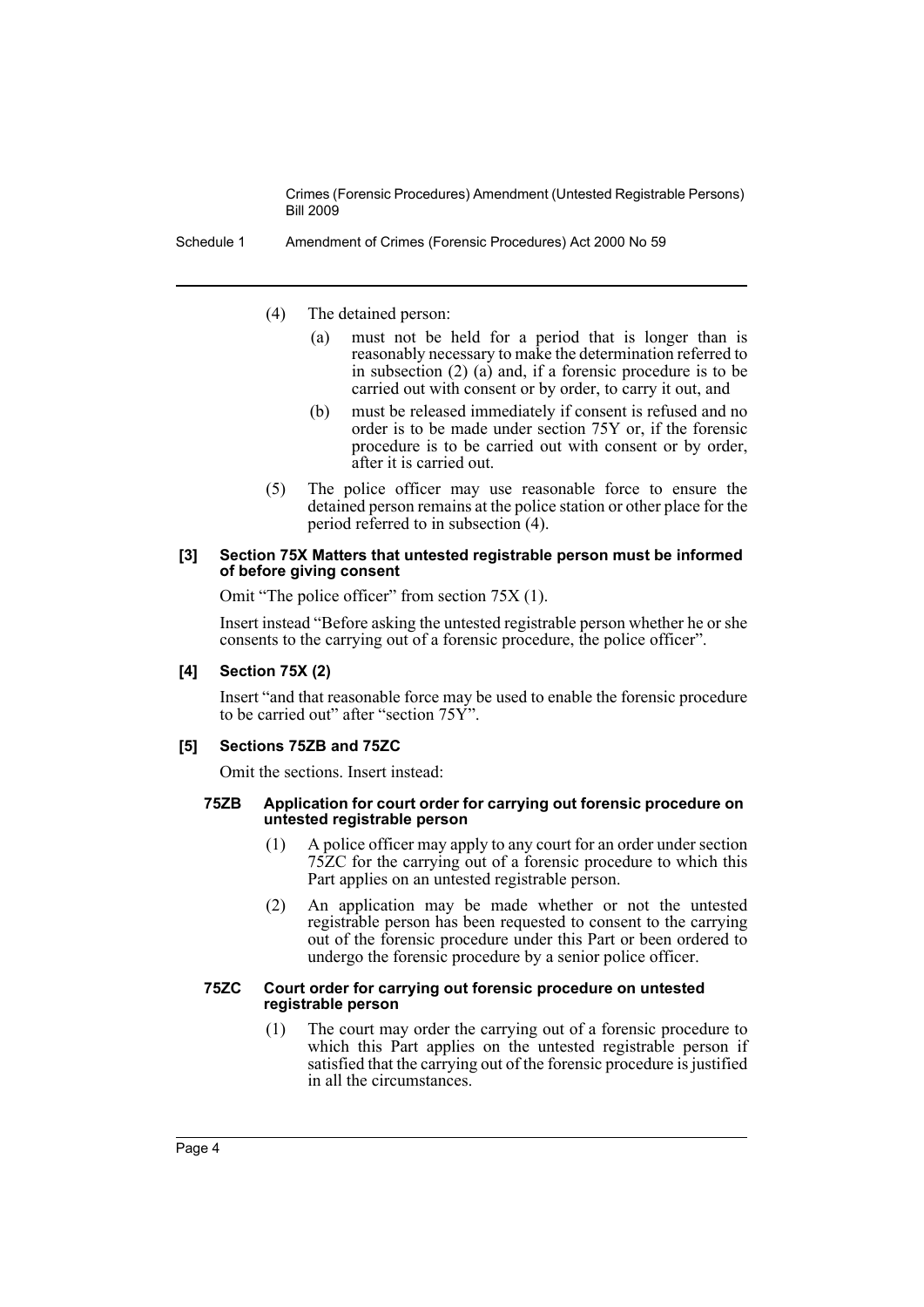Amendment of Crimes (Forensic Procedures) Act 2000 No 59 Schedule 1

- (2) The court may order the carrying out of a forensic procedure on an untested registrable person whether or not the person is present.
- (3) The court may give directions as to the time and place at which the forensic procedure is to be carried out.
- (4) If the court makes an order, the court must:
	- (a) specify the forensic procedure authorised to be carried out, and
	- (b) give reasons for making the order, and
	- (c) ensure that a written record of the order is kept, and
	- (d) order the registrable person (if present) to attend for the carrying out of the forensic procedure, and
	- (e) inform the registrable person (if present) that reasonable force may be used to ensure that he or she complies with the order for the carrying out of the forensic procedure.
- (5) If the registrable person is not present when the order is made, all reasonable steps are to be taken by the police officer who applied for the order to notify the person that:
	- (a) the order has been made for the carrying out of the forensic procedure, and
	- (b) if the registrable person fails to attend for the carrying out of the forensic procedure in accordance with the order, the person may be arrested under section 75ZD (2).